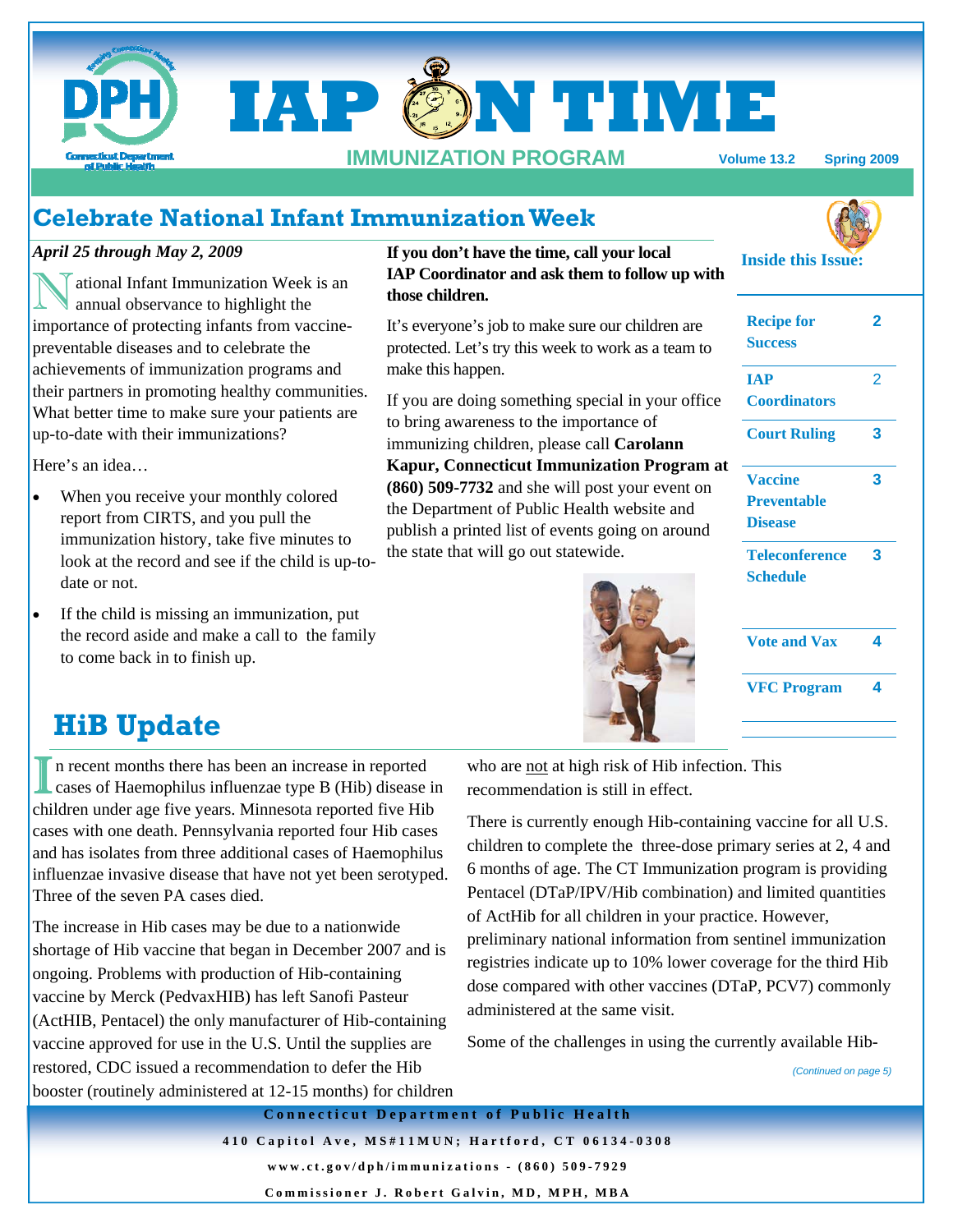#### **Volume 13.2** Spring 2009 **page 2 page 2**

#### **Local IAP Coordinators**

**Bridgeport**  Joan Lane 203-372-5503

**Danbury**  Irene Litwak 203-730-5240

**East Hartford**  Marie Rorrio 860-291-7322

**Hartford**  Tish Rick Lopez Sandra Abella 860-547-1426 x7048

**Ledge Light**  Martin Tolentino Katie Baldwin 860-448-4882 x356

> **Meriden**  Ana Guajardo 203-630-4251

**Naugatuck Valley**  Elizabeth Green 203-881-3255

**New Britain**  Ramona Anderson 860-612-2777

> **New Haven**  Jennifer Hall 203-946-7097

**Norwalk**  Pam Bates 203-854-7728

**Stamford**  Cinthia Vera 203-977-5098

**Torrington**  Sue Sawula 860-489-0436

**Waterbury**  Randy York 203-346-3907

**West Haven**  Betty Murphy 203-937-3665

**Windham**  Vacant 860-423-4534

**Other areas**  Johanna Castaneda 860-509-7241

# **CIRTS -Recipe For Success**

Last fall IAP Coordinators and Immunization Program staff delivered certificates and plaques to providers who had achieved high immunization coverage in their 2 year old patients. Providers were asked how they managed to achieve such good immunization levels. Here are some of the secrets to their success:

- **1. Set up the next appointment before the patient leaves the office.**
- **2. Make reminder calls the day before the appointment.**
- **3. At every opportunity (including sick visits) look at the child's shot record to make sure the child is upto-date.**
- **4. Educate parents about the importance of immunizations.**
- **5. Post the immunization schedule in a place where all staff can see it.**
- **6. Complete the CIRTS compliancy report right away.**

#### *CIRTS Success Stories*

**We all know that having a statewide immunization registry is a value to all of us, namely having a permanent record of our child's or patient's shot history at our fingertips whenever and wherever we need it regardless of where the child goes for care. Read these real-life stories about how CIRTS has proved to be a treasure to all of usprovider, parent, and the community alike.** 

• CIRTS receives a call from a pediatric office looking for shot records on a child coming to their practice for

the first time, without a shot record. The practice calls CIRTS and within minutes a complete record is faxed to the new practice regardless of where the child has been seen before.

• A doctor sees a newborn baby for their first well-child checkup. The



- doctor isn't sure if the child received their first Hep B shot at birth. The doctor calls CIRTS, and the first Hep B date is faxed to the office while the baby is in the waiting room.
- A family needs to get their toddler into daycare but their doctor retired and left no information as to where to obtain their medical information. The mom calls CIRTS and we immediately send the immunization record so the child can attend day care without the mom missing any work.
- A family relocates to CT from New Orleans after Katrina hit. Because the state of LA has a registry, the immunization record was saved. By coordinating with the LA registry we were able to get access to the child's immunization record to avoid having the child repeat all their shots.

**"I'm so glad CT has a registry. I wouldn't have been able to get my child into day care."** 

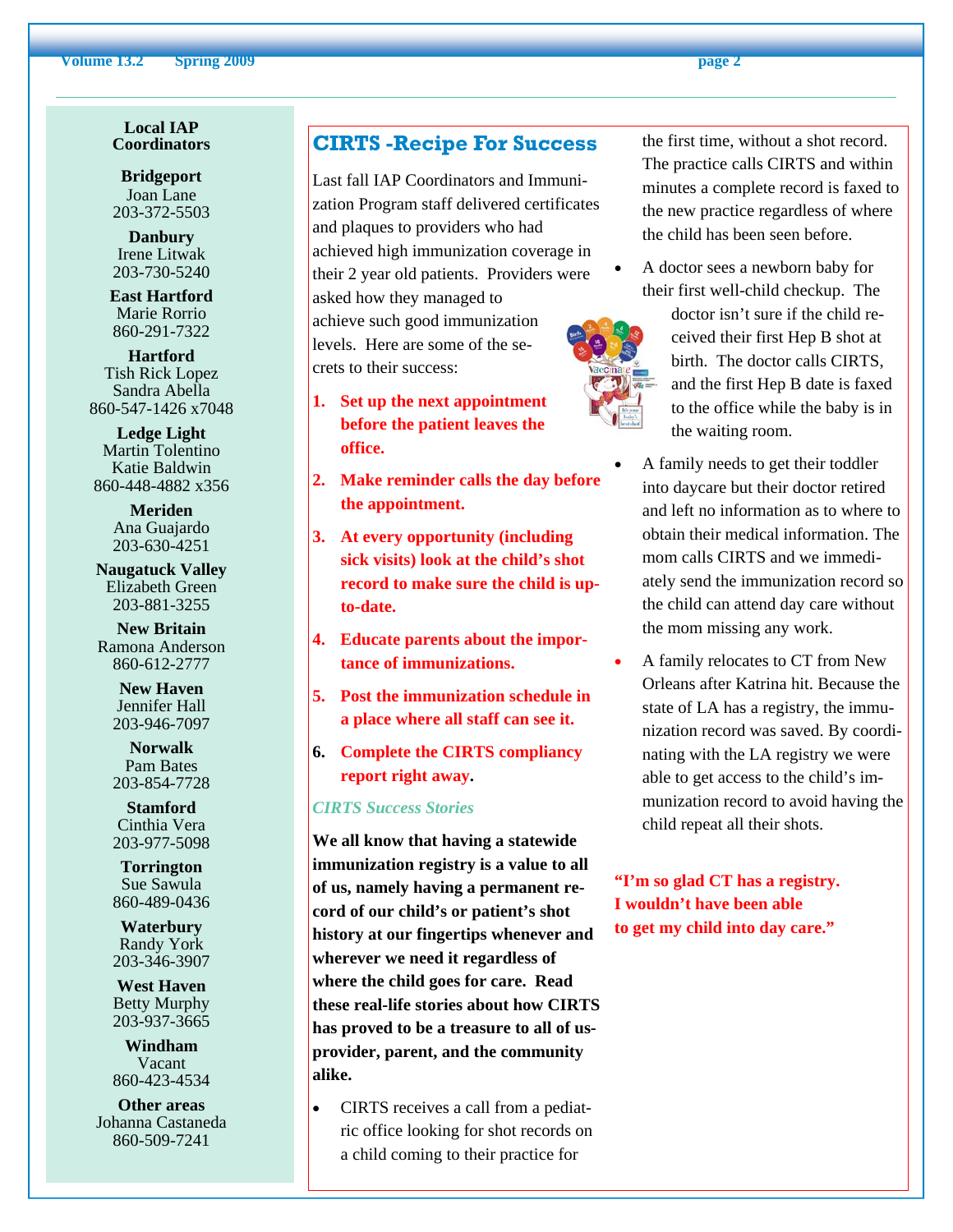# **Court Says "Measles Vaccine Not to Blame for Autism"**

Three rulings related to autism and vaccine injury compensation cases were issued on



February 12th by the U.S. Court of Federal Claims. The rulings were part of the Omnibus Autism Proceeding created by the National Vaccine Injury Compensation Program to handle the large volume of claims that vaccines induce autism. In each of the rulings the Court held that the measles, mumps, rubella vaccine, whether administered

alone or in conjunction with thimerosal-containing vaccines, were not causal factors in the development of autism or autism spectrum disorders.

In a statement the U.S. Department of Health and Human Services said: *"The medical and scientific communities have carefully and thoroughly reviewed the evidence concerning the vaccine-autism theory and have found no association between vaccines and autism. If parents have questions or concerns about childhood vaccines, they should talk with their child's health care provider."* Hopefully, the determination by the Court will help reassure parents that vaccines do not cause autism.

# **Vaccine-Preventable Disease Reporting**

Systematic reporting of various diseases in the United States began in 1874 when the State Board of Health of Massachusetts inaugurated a plan for the weekly voluntary reporting of prevalent diseases by physicians. Today, all states and territories of the United States participate in a national morbidity reporting system and regularly report aggregate or case-specific data for over 50 infectious diseases and related conditions to the Centers for Disease Control and Prevention (CDC). Surveillance data provide

the basis for determining public health priorities and for planning

and implementing prevention and control programs. Policymakers use these data to determine overall priorities for resources for public health programs and, in certain instances, these data may be the basis for geographic distribution of funds for treatment.

Infectious disease surveillance systems rely

### **Reported Vaccine-Preventable Diseases, CT 2004-2008**

|                  | 2004           | 2005           | 2006           | 2007           | 2008           |
|------------------|----------------|----------------|----------------|----------------|----------------|
| <b>Measles</b>   | $\overline{0}$ | $\overline{0}$ | $\overline{0}$ | $\overline{0}$ | $\theta$       |
| <b>Mumps</b>     | $\overline{0}$ | $\overline{0}$ | $\overline{0}$ | $\overline{2}$ | $\Omega$       |
| <b>Rubella</b>   | $\overline{0}$ | $\overline{0}$ | $\mathbf{1}$   | $\overline{0}$ | $\mathbf{1}$   |
| <b>Pertussis</b> | 67             | 69             | 126            | 89             | 54             |
| <b>Tetanus</b>   | $\overline{0}$ | $\overline{0}$ | $\overline{0}$ | $\overline{0}$ | $\overline{0}$ |
| <b>Hib</b>       | $\mathbf{1}$   | $\mathbf{0}$   | $\overline{0}$ | $\overline{0}$ | $\theta$       |
| <b>Varicella</b> | 1910           | 1710           | 1725           | 1439           | 857            |

primarily on receipt of case reports from physicians and other health care providers. Infectious diseases are grouped into 2 categories: Category 1 Disease which must be reported immediately by telephone on the day of recognition or strong suspicion of

**2009 CME Teleconference Schedule** *Co-Sponsored by: DPH & CT-AAP*

#### **April 21**

**Adolescent Confidentiality:**  Balancing Provider Responsibilities and Patient Rights

#### *Speakers:*

*Dr. Sheryl Ryan, Yale University Jennifer Cox, JD, Cox & Osowiecki, LLC* 

**April 30 Topic: WIC Food Package** 

*Speaker: TBD* 

**June 11 Topic: WIC Breastfeeding**  *Speaker: Dr. Ada Fenick* 

**June 23 Topic: Rotavirus** 

**Speakers:**  *Dr. Marietta Vazquez, Yale University Dr. Alice Guh, DPH* 

**September TBD Topic: School Health** 

*Speaker: TBD* 

**October TBD Topic: Immunization** 

*Speaker: TBD* 

*(Continued on page 5)* 

*For update information on 2009 Teleconferences visit the Immunizations website at www.ct.gov/dph/ immunizations*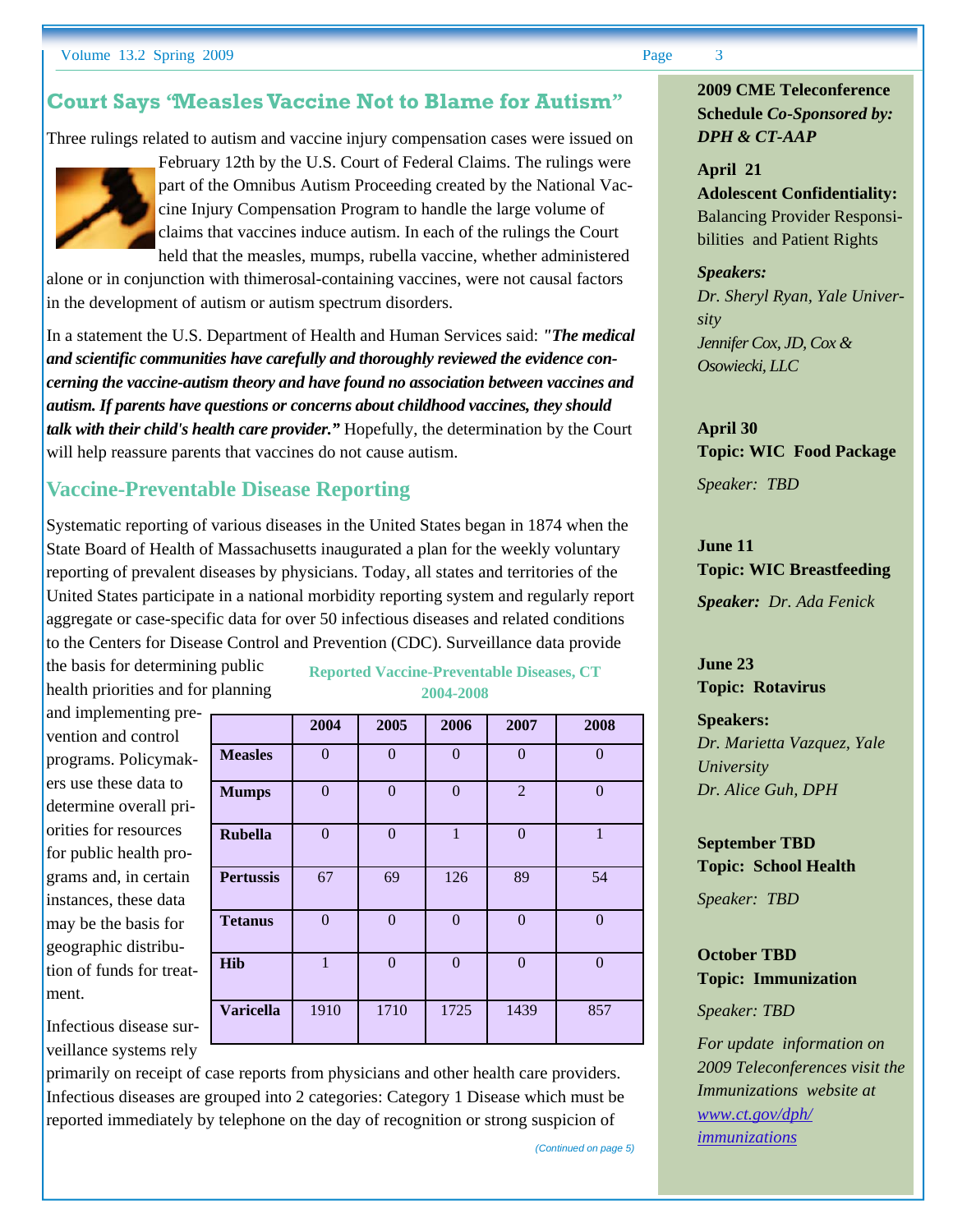# **Vote and Vax**



On November 4, 2008, cities and towns in Connecti-

cut participated in an historic election day. While many people contributed to the overall democratic process of electing our leaders, several cities and towns participated in another exciting event that also contributed to the health of our nation. Vote and Vax clinics, providing influenza and pneumococcal vaccinations in polling places, took place in nine communities.

In 2006, the original Vote and Vax projects were piloted through funding from the Robert Wood Johnson Foundation. The efforts were also supported by SPARC (Sickness Prevention Achieved through Regional Collaboration) a tri-state (NY, CT, MA) agency.<sup>1</sup> The goal of the 25 participating public health agencies was to determine if it was possible to deliver flu shots in voting locations. The idea sprang from the notion that people who were at the location to vote

might take the opportunity to get vaccinated because it was easy and readily available. Historically, the population that votes is similar to the population that is recommended for vaccination. In addition, voting locations must meet accessibility requirements thus opening an opportunity for all people to participate. That year, close to 14,000 people were vaccinated, 80% in the CDC priority groups and 28% first- time flu vaccinees.

Fast forward to 2008 and the potential for a massive anticipated voter turnout in the election. With the success of the earlier efforts and funding from the Anthem Blue Cross and Blue Shield Foundation, several Connecticut cities and towns worked together to implement a Vote and Vax project. Planning began in late spring for the November election. The statewide Influenza and Pneumococcal Coalition was the focal point of the project. The Connecticut Public Health Research and Education Fund Inc. for the Connecticut Public Health Association acted as fiduciary. Local Health Departments and Visiting Nurse Associations provided the vaccinators.

The results of the project are encouraging. Over 1200 people were vaccinated in 9 cities: Bridgeport, Danbury, East Hartland, Hartford, Milford, New Milford, North Haven, Plainfield and Ridgefield. Of the population vaccinated, 70% were in the CDC priority groups, 30% were not vaccinated last year, and 27% said they were not likely to have been vaccinated if the Vote and Vax clinics were not available. In addition, Milford used the clinic to do a preparedness drill and Plainfield used the clinic to give residents other public health messages. Most of the participating cities will consider sponsoring a Vote and Vax clinic again for this year.

If you are interested in learning more about Vote and Vax, you can view www.voteandvax.org or call Debbye Rosen at Immunization Program, Department of Public Health at 860-509- 7729, e-mail debbye.rosen@ct.gov

*1 Adams, Mary and Shenson, Douglas; The Vote and Vax Program: Public Health at Polling Places; Journal Public Health Management and Practice, 2008, 14 (3)1-5.* 

# **VFC Program**

# **Vaccine Storage and Handling**

**Procedures** Proper storage and handling of vaccines should be a part of each provider's standard operating procedure. Improperly stored vaccines may not protect patients and could result in provid-

ers having to privately purchase replacement vaccines.

Here are a few helpful Vaccine Handling Tips:

#### **Store Vaccine Correctly and Monitor Temperatures**

Be sure that thermometers are placed in both the refrigerator and freezer. Monitor and record refrigerator and freezer temperatures twice daily-at the beginning and end of each day. Maintain refrigerator temperature at 35° — 46° F (2° — 8°C), and freezer temperature at  $5^{\circ}$  F (-15° C) or colder.

### **Safeguard Electrical Supply**

Make sure the refrigerator is plugged into an outlet in a protected area where it cannot be accidentally disconnected. Label the refrigerator, electrical outlets, fuses, and breakers

on the power circuit with information that clearly identifies the perishable nature of vaccines and the immediate steps to be taken in case of interruption of power. Use **"**DO NOT UNPLUG" stickers.

#### **New Vaccine Order Forms (VOF)**

Our new, letter-size vaccine order forms were mailed to all providers in February. Please discard all older forms and only use the letter size form. The revised vaccine form is copy-friendly and will save the state on printing and mailing costs. Providers will be responsible for copying their own vaccine forms. If a provider changes addresses, please contact the Immunization Program so we can send out a new master copy of the VOF for your office.

#### *Note: If the main office contact person is not on site when vaccines are delivered, alternate staff must be responsible for unpacking, checking over shipment, and properly storing vaccines.*